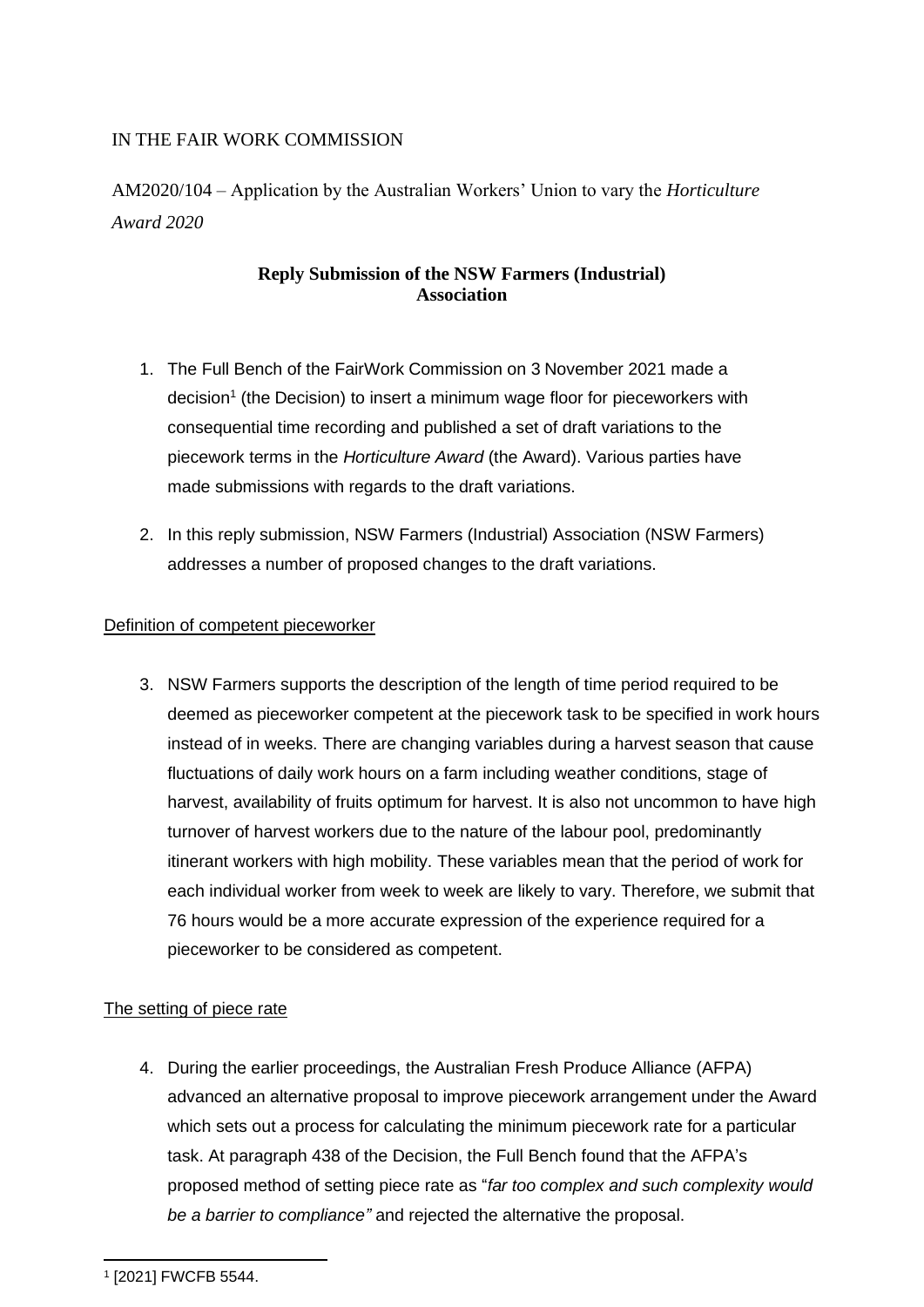- 5. The Fruit Growers Tasmania (FGT), in paragraph 32 of their submission to the draft variations, proposed to clarify how piece rate with the "Uplift Term" is to be calculated. This proposal is even more complex than the method advanced by the AFPA. The FGT proposed method requires two stages of averaging. The first averaging calculation is to be performed for each individual pieceworker. To put this in perspective, a grower with 50 workers will need to undertake 50 distinct calculations. The next step of the calculation, as proposed, is to add all these individual hourly average earnings to calculate an average for the entire cohort of pieceworkers which is subsequently used to calculate the relevant piece rate.
- 6. In addition, the proposed method of calculation by FGT refers to pieceworker earnings over the payment period, a figure that cannot be confirmed until the end of the pay cycle. We submit that this method of calculation is not compatible with the principle that piece rate must be set in advance, as specified in clause 12.2(h). Effectively, the proposed method by the FGT would require growers to review applicable piece rates retrospectively.
- 7. NSW Farmers submits that the FGT proposed method to calculate piece rate should not be adopted because it is overly complex and would excessively add to the administrative burden that is already imposed with the introduction of minimum hourly payment for pieceworkers.
- 8. The draft clause 15.2(d) as proposed by the Full Bench could be interpreted that all pieceworkers who are competent (those who have performed piecework task for more at least 2 weeks) must earn at least 15% more per hour than the applicable hourly rate, consequently the productivity level of the slowest piecework determines the piece rate. There is no justification for this approach in the Decision.
- 9. NSW Farmers supports the amendment proposed by the National Farmers Federation (NFF) to retain the reference to "average worker" in the setting of piece rate, and therefore amend clause 15.2(d) of the draft variation as follows:

*The employer must fix the piece rate at a level which enables an average pieceworker who is performing the piece rate task and who is* a pieceworker competent at the piecework task to earn at least 15% more per hour than the hourly rate for the pieceworker.